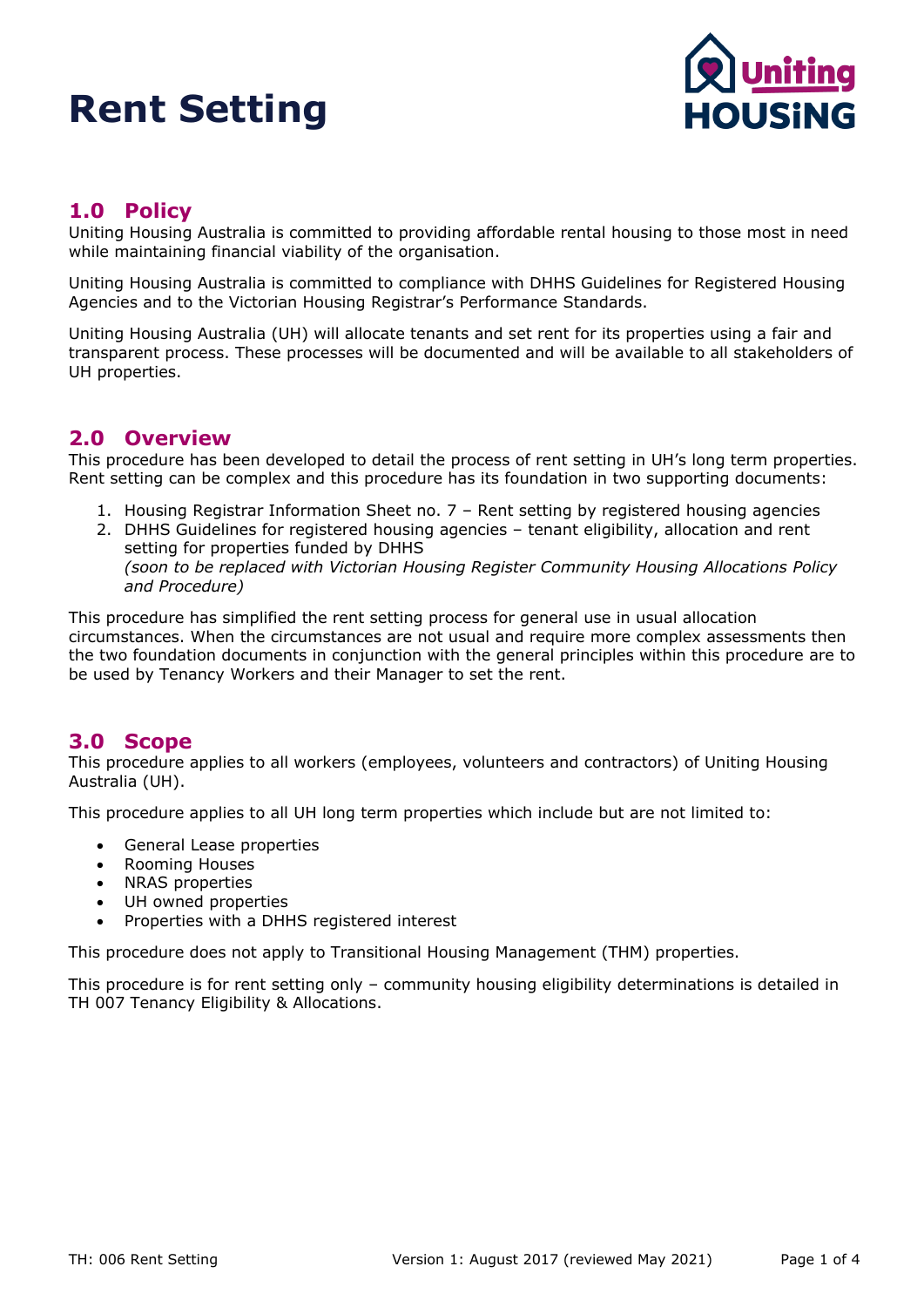

### **4.0 Definitions**

- CRA Commonwealth Rent Assistance payment
- Applicant Prospective tenant
- Tenant Tenant or Resident or Occupant

### **5.0 Procedure**

#### **5.1 Rent setting method**

- a) UH will set rent at the lowest of:
	- ♦ Market Rent except NRAS properties are 80% of Market Rent or
	- ♦ 75% of ATO benchmarked rent (link in 6.0 References) or
	- ♦ UH's formula
		- 25% of Assessable Household income
		- 15% of Family Tax Benefits and Child support
		- 100% of applicable CRA
- b) Assessable income is determined by DHHS in the Rental Rebated Manual Appendix 2.9 (link in 6.0 References)
- c) Applicable CRA is determined by Centrelink and is based on receiving 75c for every dollar spent on rent over a certain amount. (Chart is linked in 6.0 References)

### **5.2 Using the CRA payment chart to determine Full Rent**

Using the CRA payment chart the following calculation can be followed to determine the rent:

- 1. Calculate 25% of income and 15% of FTB = Part rent
- 2. Add Maximum CRA for the tenants circumstances
	- If the total amount is more than "full amount if your fortnightly rent is more than" column - Then add the Maximum CRA to the above Part rent to give the Full Rent fortnightly payment due.
	- If total amount is less than "full amount if your fortnightly rent is more than" column - Start Again
- 1. Calculate 25% of income and 15% of FTB = Part rent
- 2. Subtract 'minimum rent you need to pay' column from Part rent.
- 3. The remainder is 25% of the applicable CRA so multiply the remainder by 3
- 4. And add to Part rent to give the Full Rent fortnightly payment due.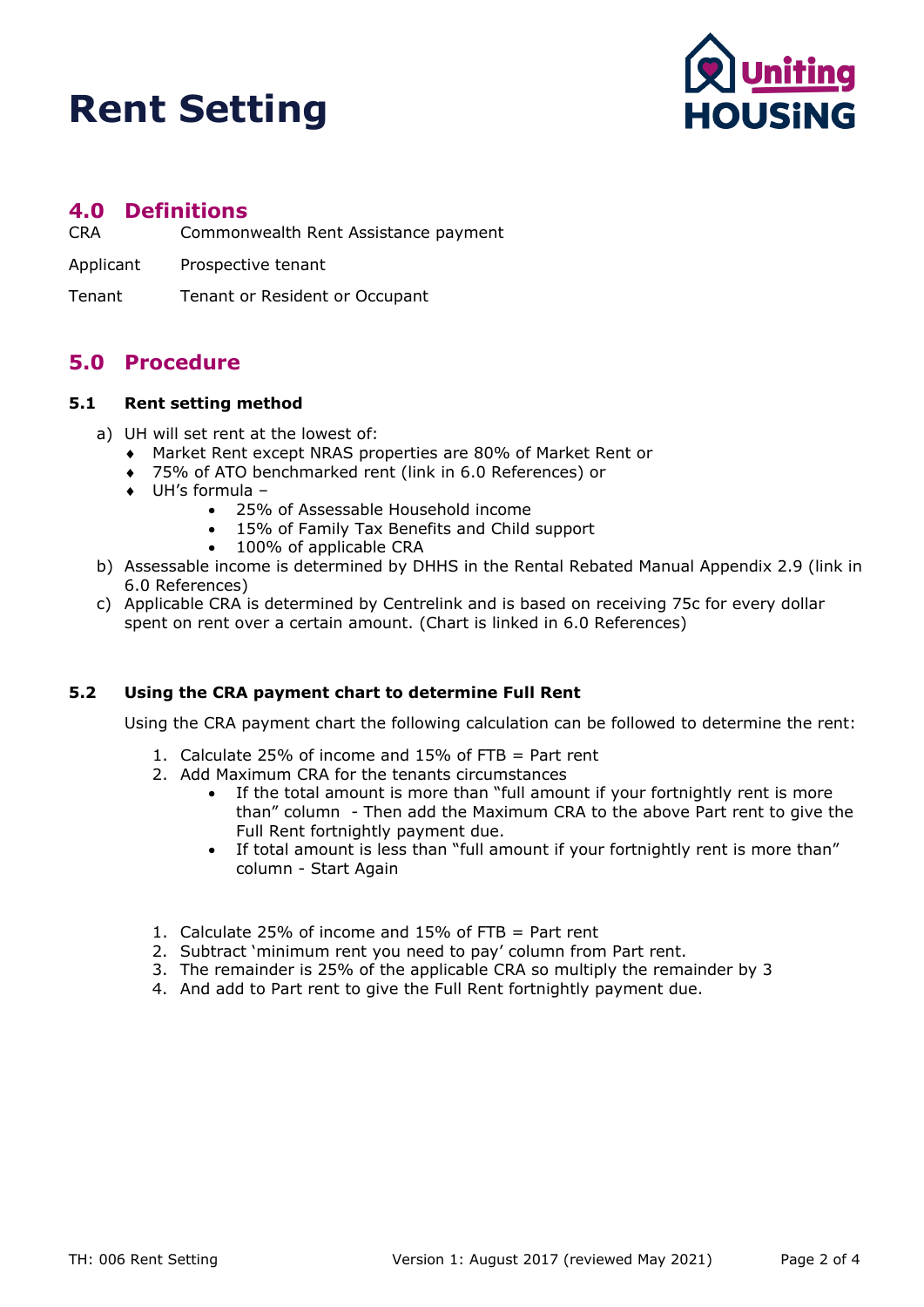

### **5.3 Income information**

- a) Applicants and tenants are obliged to provide UH with reasonable evidence that establishes the total household income of occupants aged 18 and over when requested by UH before being offered a tenancy and when a rent review is carried out.
- b) UH may increase a tenants rent to Market Rent if the tenant does not provide the information within the timeframe required
- c) If the tenant subsequently provides information about the household income after a rent review, changes will only take effect on and from the date the tenant contacted UH and provided the current income information.

### **5.4 Market Rent**

- a) DHHS will provide Market Rent values for General Lease properties to UH annually in June.
- b) UH will engage a qualified Property Valuer to provide Market Rent values for NRAS properties once every 4 years. DSS will provide the Index % for Market Rents to be annually reviewed based on the Market Rent provided by the Valuer.
- c) UH will determine Market Rents for other properties after considering a number of factors such as: advice from local Real Estate agents, Market Rents of comparable properties and Building Land valuations.

### **5.5 Rent calculation information**

- a) UH will provide tenants in writing (email or letter) with a clear and transparent explanation as to how their rent has been calculated.
- b) All tenants have the right to ask UH to review the way that their rent has been determined and to provide further explanations.
- c) UH will document the rent calculation for each tenant and store the document in the tenancy file.

### **5.6 Rent reviews**

- a) UH will conduct a rental review on each property once a year, generally in June with new rent being charged from 1 September.
- b) Tenants are obliged to provide household income information during the rent review. UH may increase a tenants rent to Market Rent if the tenant does not provide the information within the timeframe required.
- c) UH will provide clear information to the tenant on how their rent has been reviewed and how the tenant can appeal the new rent determination.

### **5.7 Changes to household circumstance**

- a) UH will respond appropriately to changes in household circumstances to prevent undue hardship
- b) Tenants may contact UH when facing hardship in paying rent, UH may determine:
	- to reassess the tenants rent based on this procedure
	- to determine that a different approach to rent setting should apply
	- to back-date an adjustment to the rent payable which the tenant is entitled
	- to agree to an adjustment in the rent payment expectations